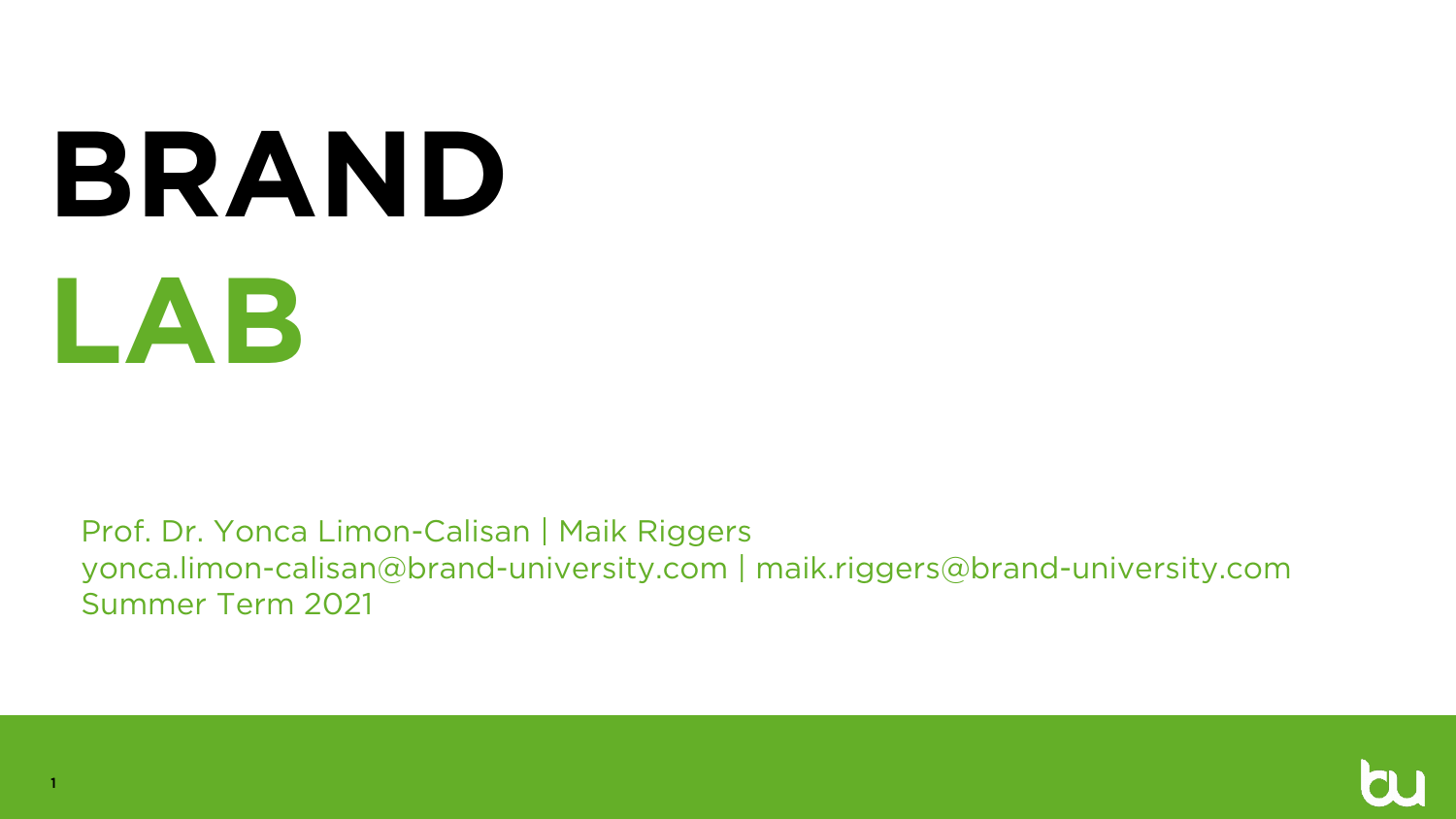## RESEARCH QUESTION

### DRIVING THE ADOPTION OF ECOLABELS IN GERMANY – INVESTIGATING THE EFFECTIVENESS OF DIFFERENT ECO-LABELS FOR DETERGENTS IN GERMANY.

### THE PERSPECTIVE OF WARNING LABELS AND CLAIMS IN THE CONTEXT OF MICROPLASTICS AND ANIMAL HARM.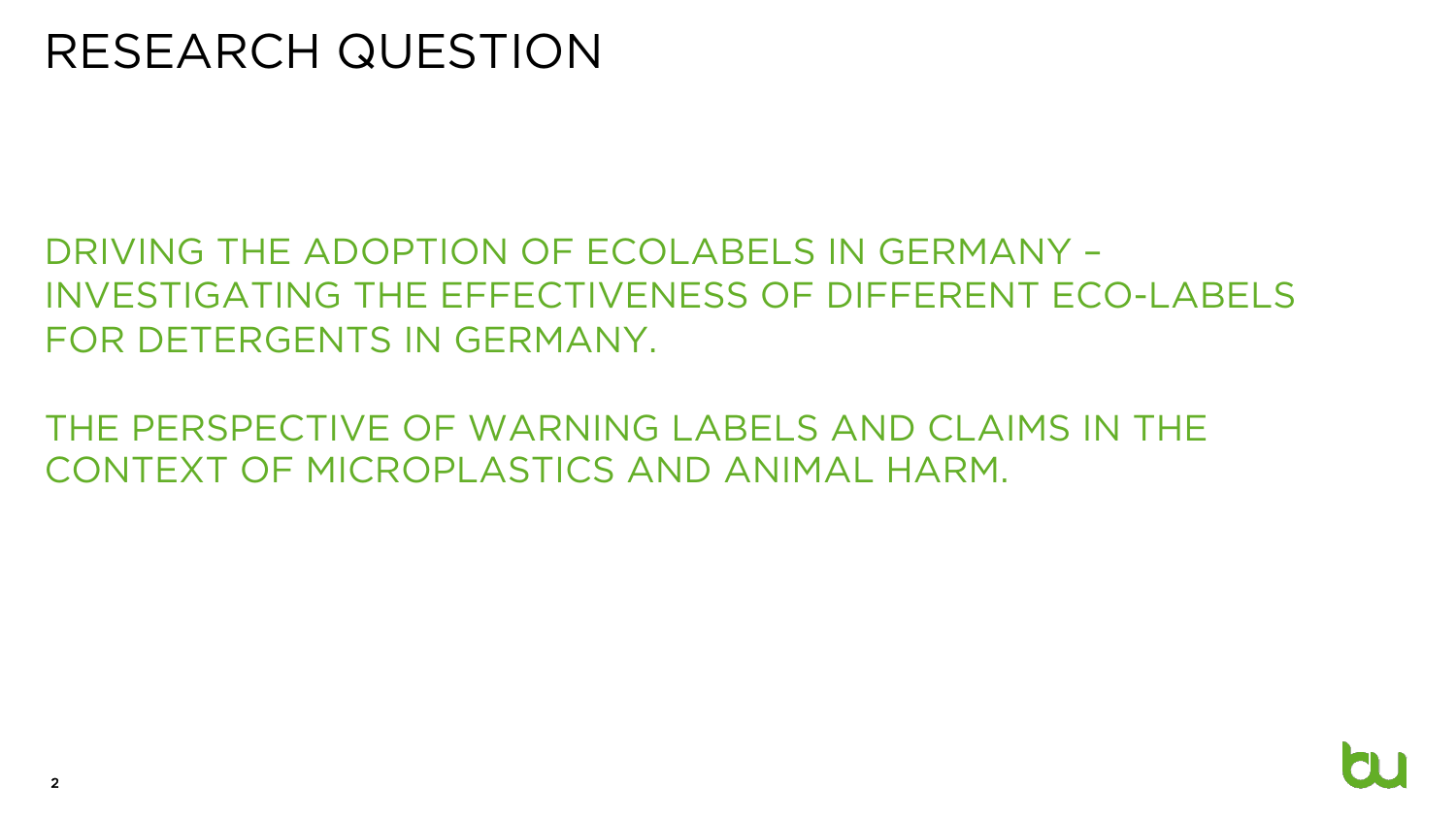## ILLUSTRATIONAL RESEARCH DESIGN

- Research executed in the Brand Lab of the Brand University
- Each subject participates in all methods sequentially (within-subject design)
- Minimum sample size of n=30 participants
- The order of the experiment follows the structure:

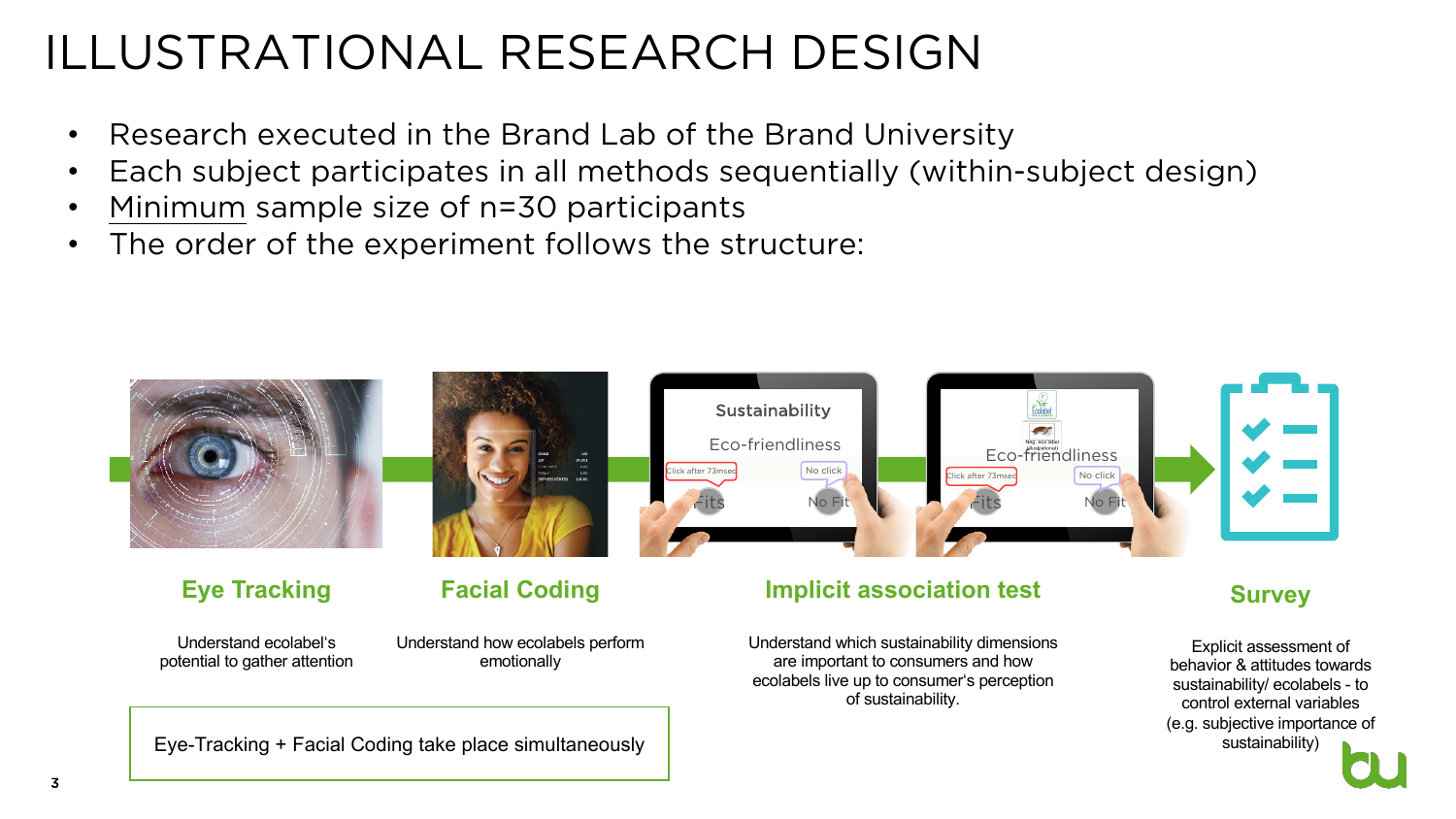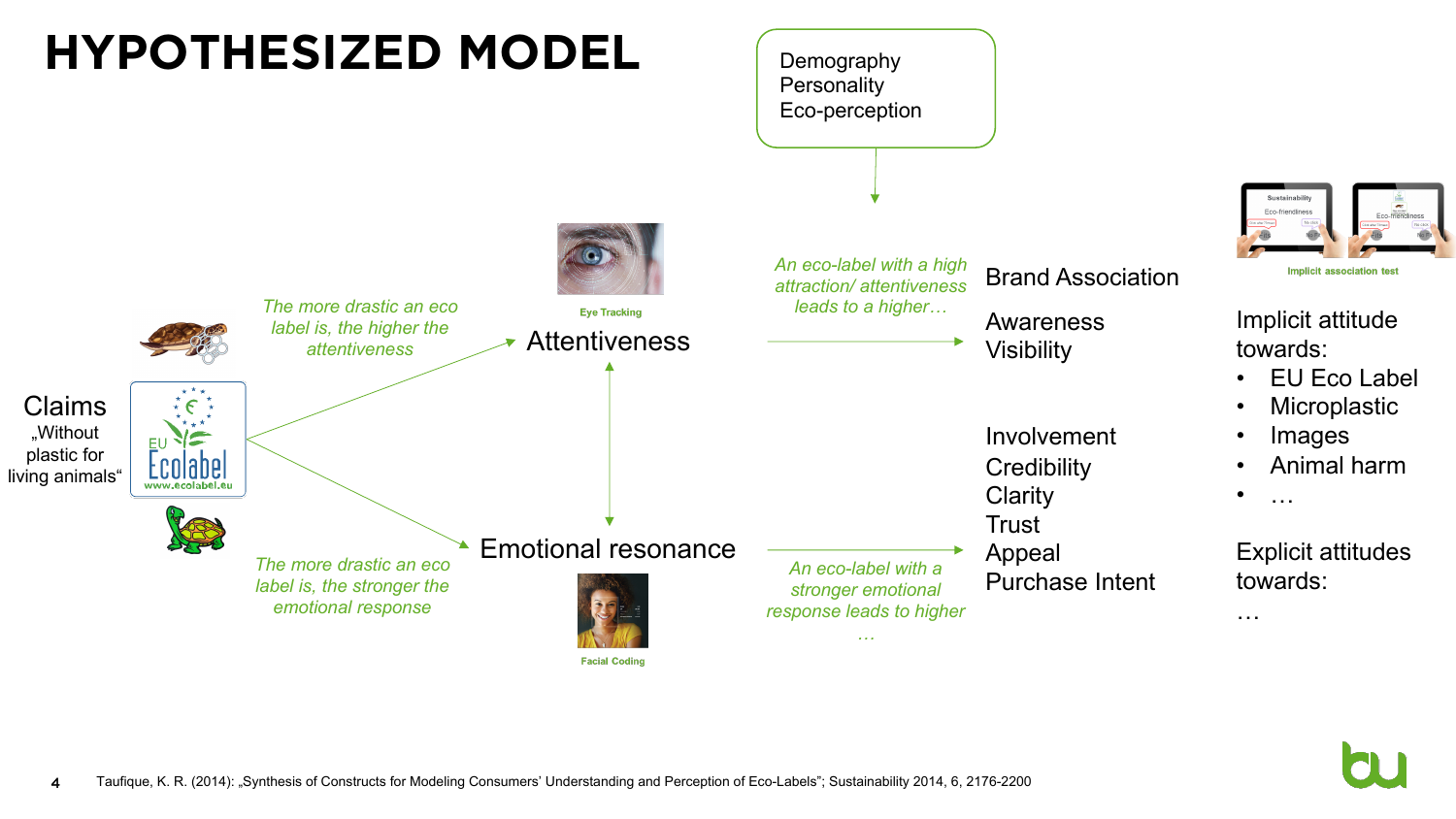## PACK OPTIONS 1 **(SHOWN ON THE PACKAGING OF A DETERGENT BOTTLE)**

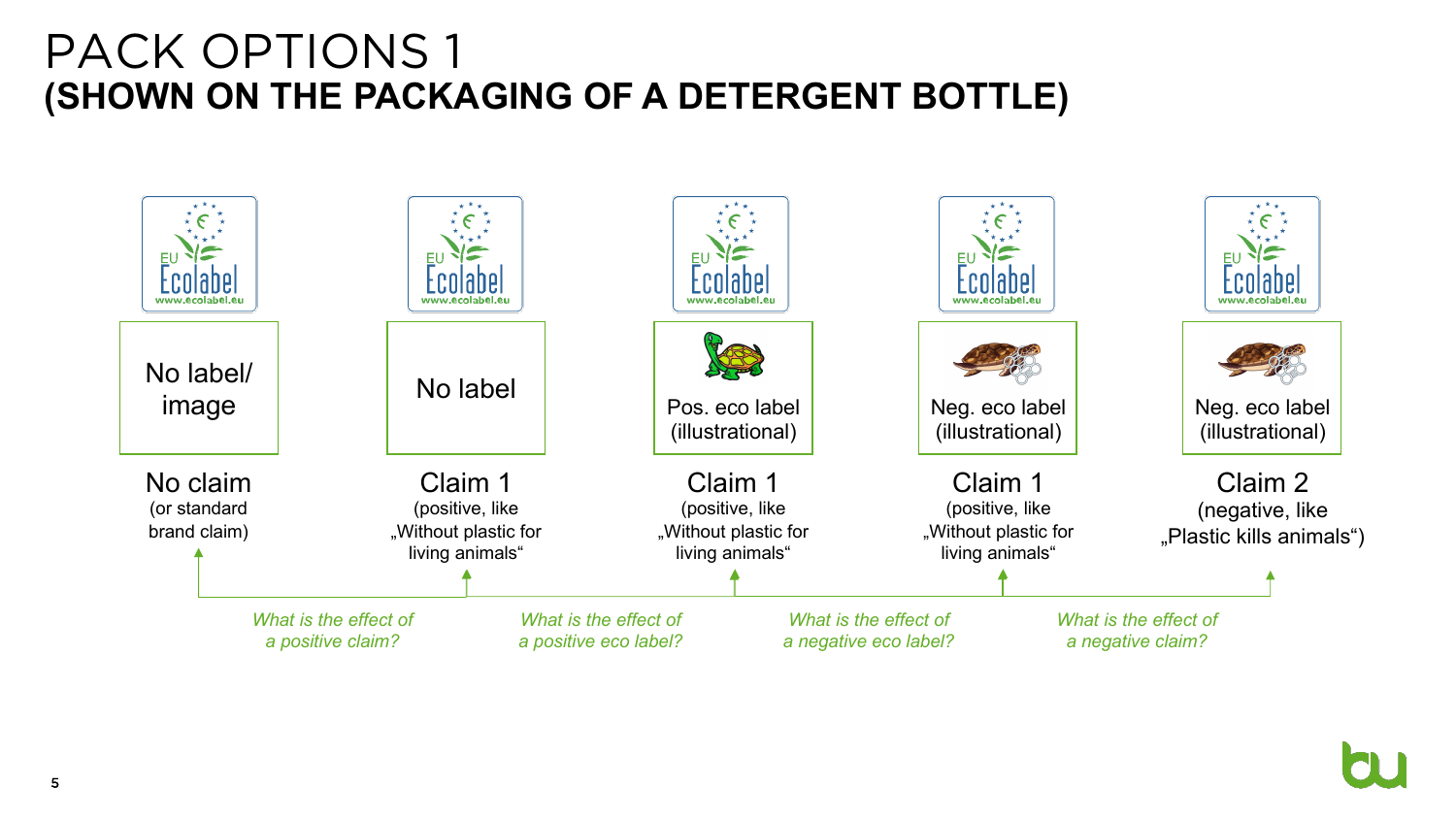## PACK OPTIONS 1: QUESTIONS AFTER EVERY PACK **(SHOWN ON THE PACKAGING OF A DETERGENT BOTTLE)**

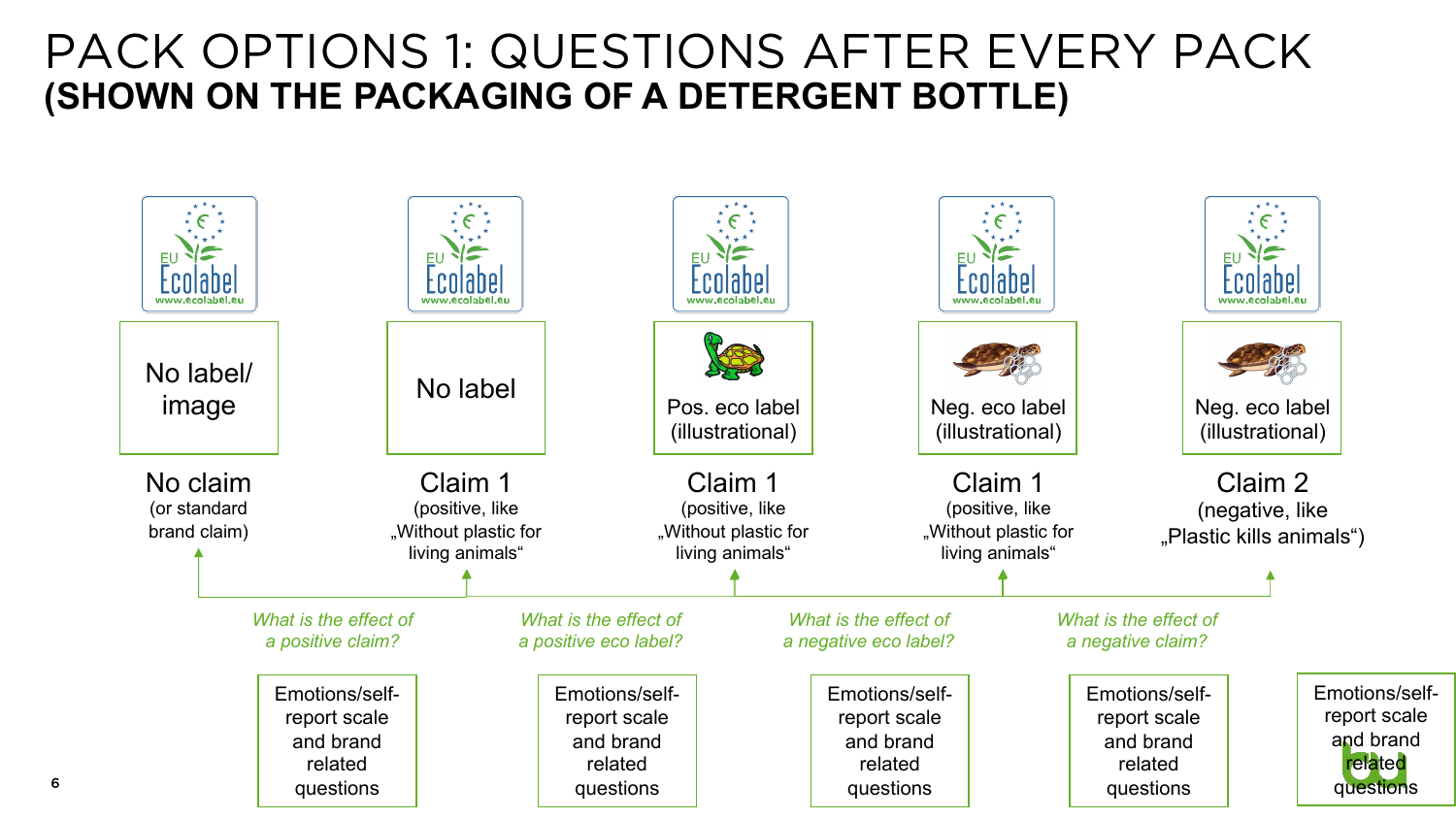## PACK OPTIONS 2 **(SHOWN ON THE PACKAGING OF A DETERGENT BOTTLE)**